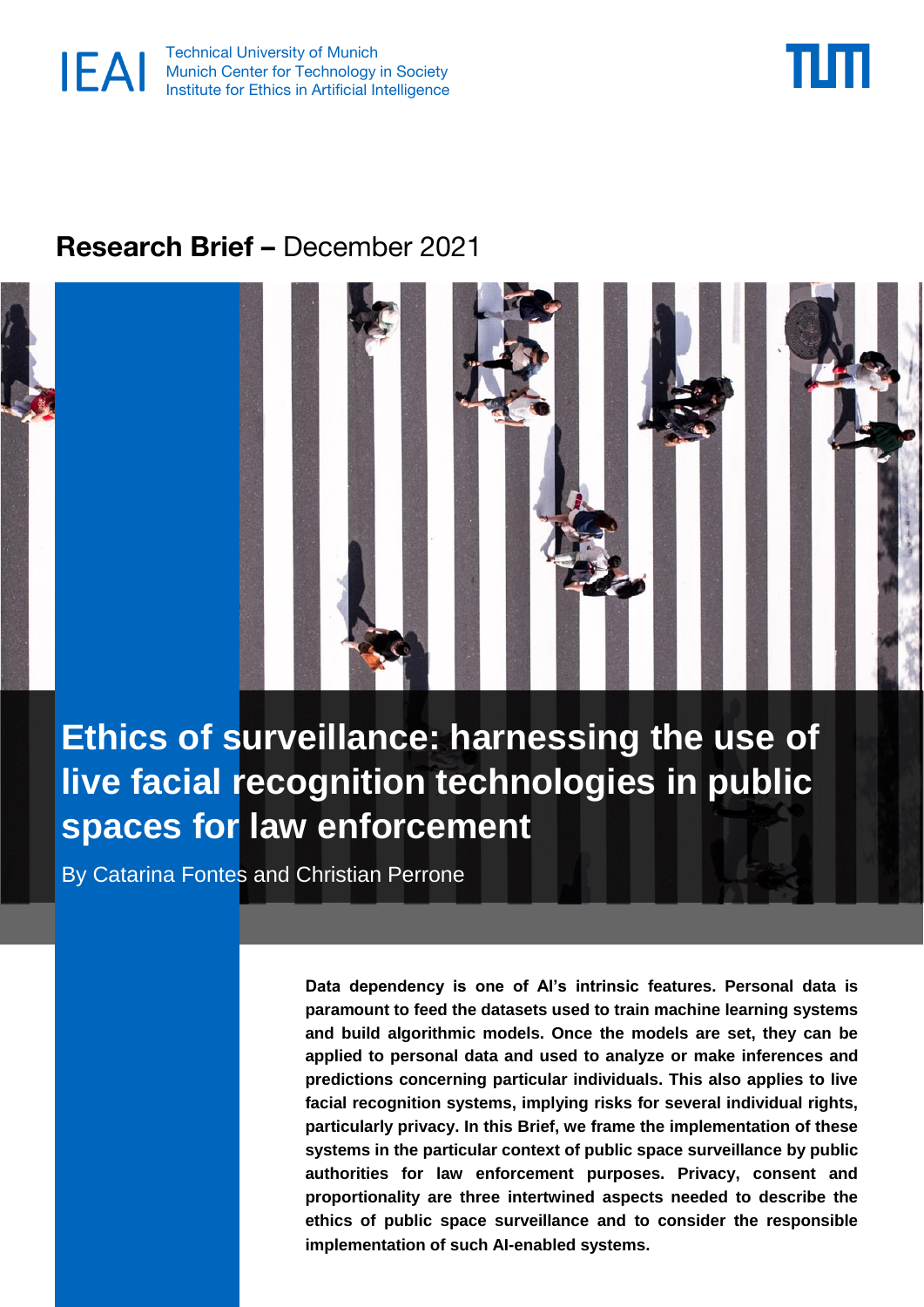**Facial recognition technology (FRT) is one of the available biometric technologies that aim to identify individuals by measuring and analyzing human physiological or behavioral characteristics. The process implies that a person's facial image is compared against other samples in a database, delivering a score which indicates the likelihood that compared images refer to the same person. Beyond identification or identity verification, the processing of biometric data can be used for profiling individuals by collecting and categorizing personal characteristics such as age, sex and ethnic origin. Further advancements refer to the possibility of drawing more complex interpretations and even predictions, involving, for instance, emotion analysis and future actions. This means AIenabled systems would have the ability to analyze patterns and make inferences on normal/abnormal behavior and emotions (Ryoo, 2011; Kong & Fu, 2018; Yang, et al., 2018; Singh & Vishwakarma, 2019; Pauwels, 2020).**

FRT's applications range from identifying faces on photos on social networks and matching them to respective profiles, to validating a person's identity in order to grant access, supporting in diseases' diagnostics and patients monitoring, evaluating candidates in interviews and verifying attendances in many situations (Chen, et al., 2018; Jeon, 2019; Sawhney et al., 2019; Su, 2021). We focus in this Brief on potential uses of FRT for **surveillance of public spaces by public authorities**, acknowledging that FRT's applications for security and law enforcement go beyond that, covering for instance, border control (Tucker, 2020) and many other specific policing activities (Introna & Nissenbaum, 2010). We then reflect upon the ethics of surveillance and how AI poses new challenges and calls for increasing proportionality and transparency to ensure respect for individual rights and liberties. Between fairness and other ethics principles in public health surveillance technologies.

While the potential of biometric systems is recognized in multiple spheres, the idea that their deployment is in the public interest or "for good" is counterbalanced by societal and ethical concerns. These concerns have been triggering controversy around the use of AI-enabled biometric systems and increasing resistance towards them, particularly towards the use of FRT's in public spaces for law enforcement purposes. The countermovements underpin how the technology and its deployment may be beyond the rule of law (Big Brother Watch, 2018; van Brakel, 2021), pose a threat to fundamental and human rights (FRA, 2019; LPEP, 2019; Pauwels, 2020) or represent a risk to the undermining of democratic values due to a potential chilling effect (Selinger & Hartzog, 2019; Fussey & Murray, 2019). Moreover, they may alter public life in public spaces, by impacting on privacy and consequently promoting exclusion, affecting particularly specific vulnerable groups (Koskela, 2003; Hirose, 2017; Fontes & Lütge, Forthcoming).

#### **AI-enabled Surveillance and Security Around the Globe<sup>i</sup>**

The use of biometric identification technologies for law enforcement is not a novelty. Fingerprint and DNA matching are widely deployed to assist in the reliable identification of individuals within the public security realm. Additionally, CCTV systems have been deployed in many urban spaces around the world, as tools for surveillance in support of public security. For CCTV, cameras are the visible interface for surveillance, yet human agency and oversight is a cornerstone of the system. The use association with CCTV systems (often called "Smart CCTV") relies on AI to analyze the data and make certain inferences and decisions in real time, without requiring human intervention. The surveillance of public spaces using FRT can be adopted to, for instance, identify known or suspected criminals, terrorists, missing persons or tracking down suspicious behavior, by continuously monitoring public spaces and consequently human activities and presence. Police forces use two types of FRT: facial matching and live facial recognition (LFR). The difference between them is that facial matching uses historical data only, while live facial recognition, assisted by AI, is based on an assistive recognition technology that works with the probability of a match between a live captured image and an image on a watchlist. This means that crowds exposed to Smart CCTV cameras are scrutinized, faces are scanned and analyzed, subjecting every person within view to an on the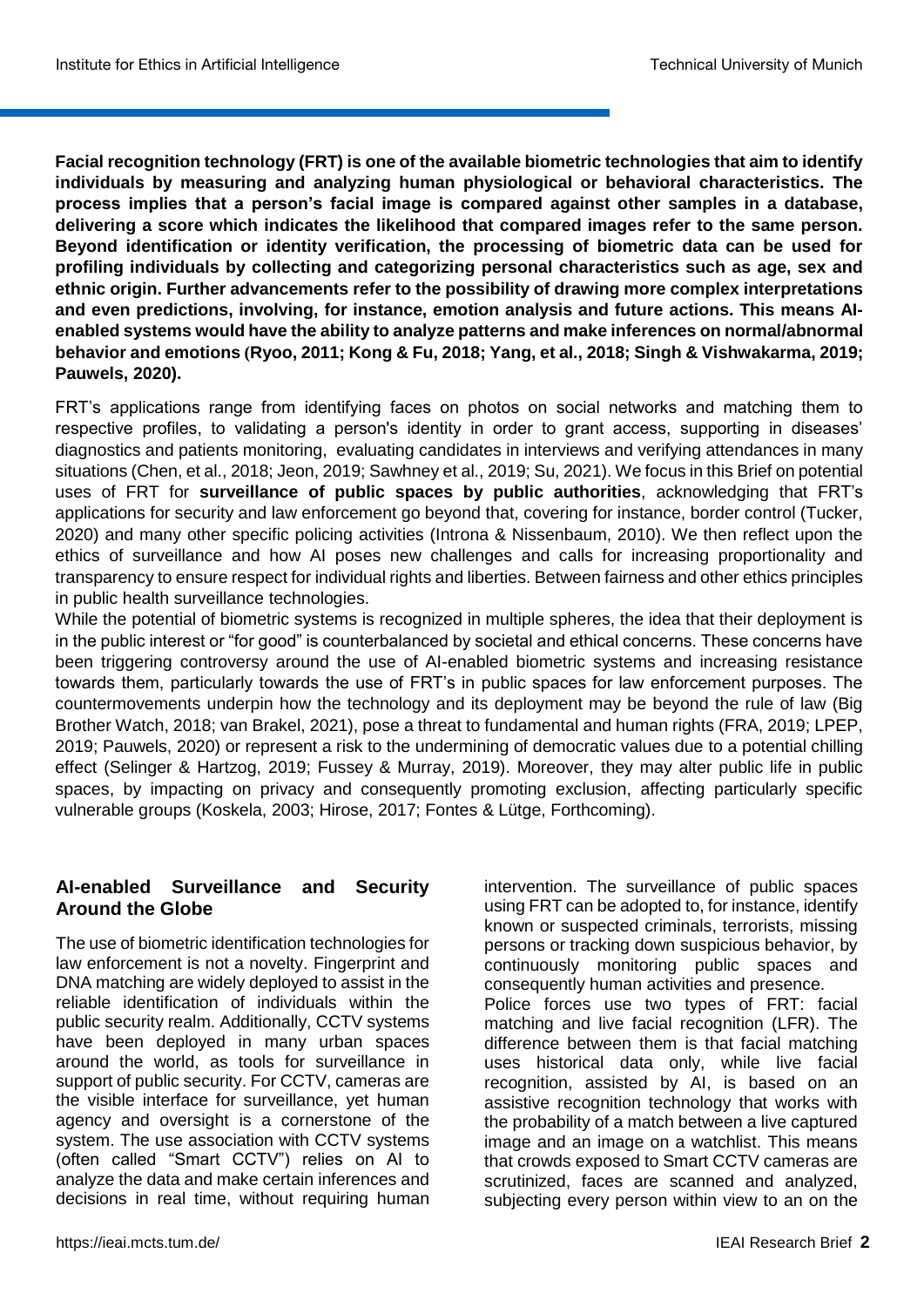spot biometric identity check. The resultant information can trigger police actions, but identified images could also be stored for eventual future investigations (Skogan, 2019).

This AI-enabled technology is already being employed around the world. In the UK, the Leicestershire Police, the South Wales Police (SWP) and the Metropolitan Police Service (MPS) have already used FRT to monitor public spaces (Big Brother Watch, 2018). The Leicestershire Police used automated or LFR in June 2015 during the Download Festival. During the event, 90,000 people were checked against a Europol watchlist and the Leicestershire Police stated that the captured images were deleted afterwards. The SWP has been using FRT in the context of public surveillance operations at large gatherings, such as outdoor festivals, sports events or public protests (Davies, et al. 2018). According to public reports, between 2017 and 2019 over 70 events were targeted and 60 persons were arrested. Between 2016 and 2019, the MPS conducted 10 test deployments, trialing automated facial recognition technology looking at both examining technical accuracy and assessing implications for policing operations (Fussey & Murray, 2019). The debate around the use of FRT for law enforcement in the UK continues and has reached the media backed by civil society organizations.

In Germany, in 2016, the Cologne Police deployed 26 stationary video cameras at the main station forecourt, around the Cologne Cathedral and at Breslauer Platz. The captured images would be stored for 14 days to be used as evidence, should any crimes in those locations be reported. The Hamburg police force has also trialed the use of automated facial recognition technology during the G20 Summit in 2018. In 2017, federal authorities launched a trial for FRT at Berlin Südkreuz train station. In December 2020, the federal government and Deutsche Bahn announced as part of increased security measures at train stations, the deployment of cameras with possible recourse to LFR (Montag et al., 2021).

In June 2001, Tampa, Florida became the first American city to start using Smart CCTV. The experiment involved using a 36-camera system along two of the main streets. The system was integrated with a "smart software" that intended to recognize wanted individuals. The project was

discontinued after two years since it was not accurate (Gates, 2010). In the last decade, initiatives spring up in the US generating great controversy. Several municipalities, starting with San Francisco, proposed to ban the technology. The discussion covers public safety, the technology's accuracy and pervasiveness, and its fair use. Different levels of regulation have been pushed forward. In some cases, regulation allows research, development and implementation of the technology, in others a more restrictive approach has been adopted, prohibiting or limiting FRT deployment to specific circumstances.

China is very likely the country that most widely develops and implements FRT, using a surveillance system of more than 626 million facial recognition cameras. The applications of FRT cover different spheres of public life, not only public security but also mundane situations. However, a Chinese Supreme People's Court case involving the use of FRT to enter a Zoo presents a drawback to the use of FRT in the private sector. It is worth mentioning that the guidelines do not refer to the government and how it comes in parallel to the approval of data protection regulations in the country.

In the Global South, cities such as Buenos Aires, Montevideo, Medellín, Rio de Janeiro have tested or even implemented the technology in public areas. The political arguments focus on the need to increase public security and/or find missing persons. The processes follow similar paths, however, starting with trialing the technology, investing to acquire the needed components to expand the system, implementing it and then discussing forms of regulation, mostly authorizing its use in public spaces with little safeguards and guarantees. Civil society organizations have raised concerns in terms of accuracy and fairness especially for persons and groups traditionally more vulnerable, such as women, black people, indigenous populations and trans people. The debate on regulation is, however, at an initial stage, even if the public security agenda seems to resonate particularly strongly with significant parts of the population.

#### **The Relationships between Ethical and Human Rights Concerns in FRT for EU Regulation**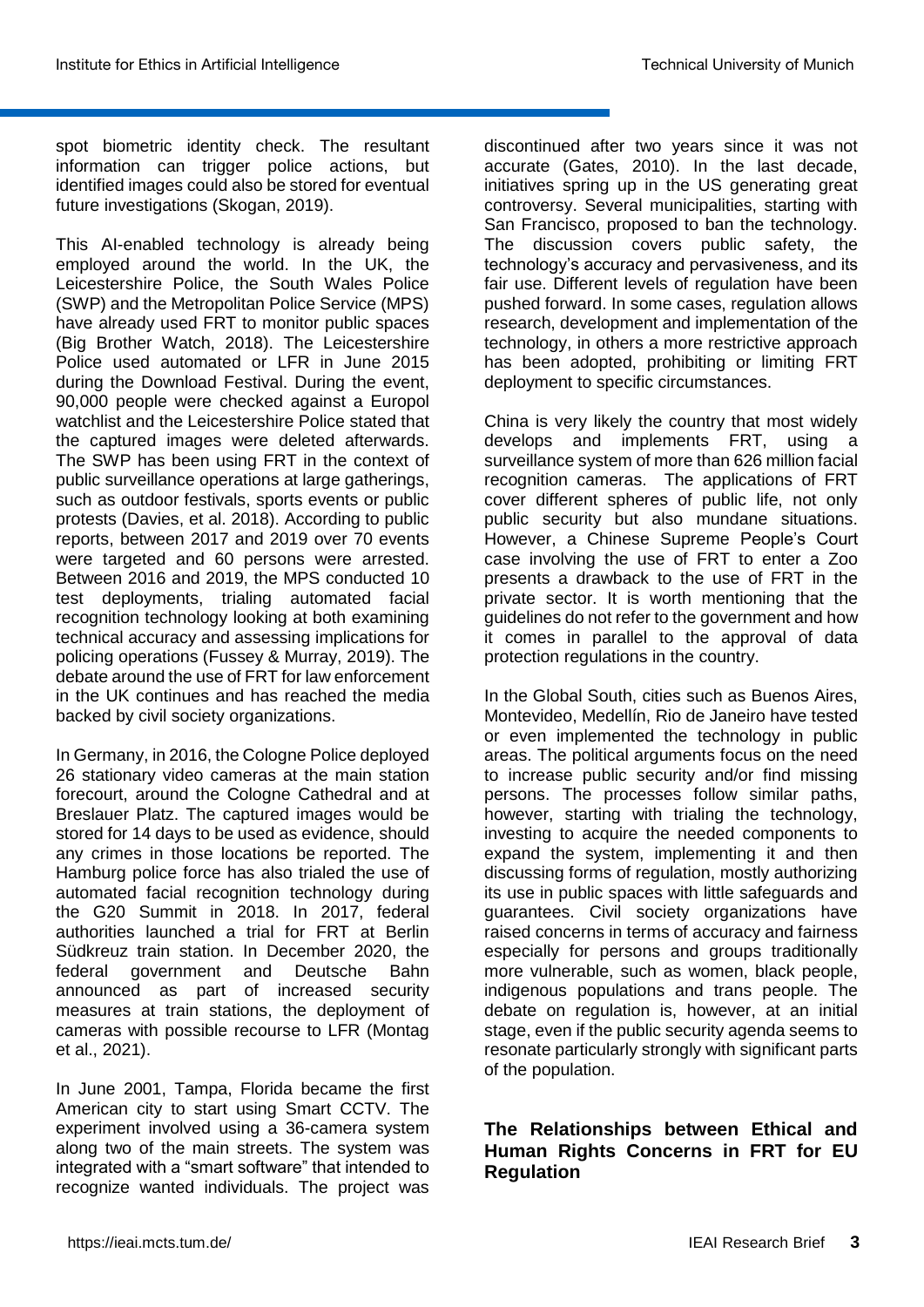Considering the opportunities and risks AIenabled technologies represent to society, Floridi et al. (2018) defined an ethical framework for AI, based on the principles beneficence, nonmaleficence, autonomy, justice and explicability. In order to approach the topic from an ethical and legal perspective, we will focus on the principles non-maleficence, autonomy and justice and how they overlap with respect for human rights, craving a path to the lawful, human-centered and responsible uptake of AI.

According to Kriebitz and Lütge (2020) three main human rights principles are to be addressed when thinking about AI regulation: the rights of an individual can be transferred only by his or her consent (principle of consent), the only justification for the use of power against the will of a person is the prevention of harm (harm principle), the use of force must be proportionate to the threat (principle of proportionality).

*When we consider the use of LFR in public spaces, proportionality implies balancing existing societal problems with those that might arise by introducing a new potential solution.*

Floridi et al.'s "principle of autonomy" can also be interpreted in relation to the principle of consent, since it deals with the idea that individuals have the right to make decisions for themselves, without the interference of coercive forces and by having access to the facts that lead to an informed decision. Floridi et al. (2018) approach autonomy by mainly focusing on the relation between humans and machines and how humans may delegate certain decision power on AI but should always be in control in the process and have the possibility to withdraw and regain full autonomy. However, we argue that when we look at the implementation of FRT in public spaces, autonomy and consent actually overlap to address the relationship between individuals, public authorities and technology, looking at the acceptance of surveillance technologies and acknowledging that the functioning of LFR implies certain loss of privacy for individuals.

This leads us to Floridi et al.'s "principle of nonmaleficence", which we link to the prevention of harm principle from Kriebitz and Lütge. Floridi et al. (2018) consider here the use of personal data (infringement of privacy) a potential perverse impact of AI on society. Privacy can be looked at from these two angles, intertwining consent with prevention of societal harms. Thus, its loss represents a compromise or a trade-off that individuals (and the society) might be available to consent (at least, up to a certain and dynamic extent) to prevent other societal harms such as crime.

The third aspect of this discussion is the relation between the "principles of justice" and "proportionality" from Floridi et al. and Kriebitz and Lütge, respectively. When it comes to the infringement of individual rights to prevent other societal harms, the principles of justice and proportionality present complementary perspectives. Floridi et al. (2018) suggest that justice relates to equity and solidarity, this means eliminating all forms of unfair discrimination, the sharing of the benefits AI creates (at least ensuring that they are shareable) and preventing that AI introduces new harms, such as the undermining of existing social structures or excluding individuals and groups to access to certain goods and services. When we consider the use of LFR in public spaces, proportionality implies balancing existing societal problems with those that might arise by introducing a new potential solution.

The EU approach to regulating AI has been progressively laying down a framework where ethical and legal principles are intertwined, while underpinning the importance of sectoral regulations (COM, 2020). The ethical principles were defined early on: respect for human autonomy, prevention of harm, fairness and explicability (COM, 2019). Legal aspects include international law, rights and social values enshrined in the EU charter and treaties. The sectoral regulations relate, for instance, to the application of data protection law, consumer protection and competition law (COM, 2020).

In terms of FRT, the Artificial Intelligence Act (COM, 2021) states that the use of real-time remote biometric identification in publicly accessible spaces by public authorities is of unacceptable risk, as it contravenes EU values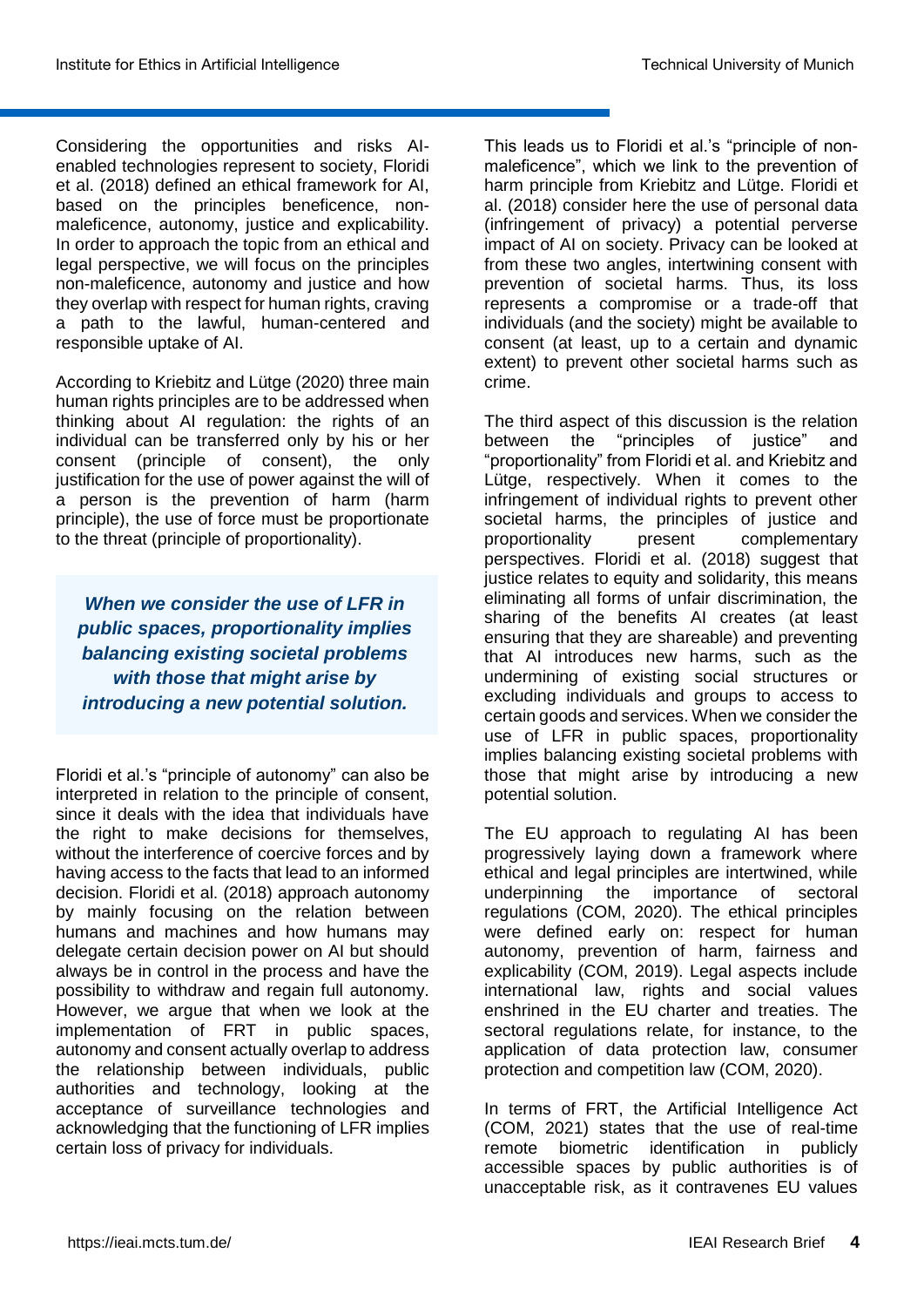and Fundamental Rights. The use of facial recognition technologies for law enforcement purposes potentially meet the conditions to fall under the mentioned prohibited AI systems. Nevertheless, some exceptions are considered, when it comes to leverage on these systems to search for victims of crime, prevention of a substantial and imminent threat to life or physical safety of natural persons or of a terrorist attack, detection, localization, identification or prosecution of a perpetrator or suspect of a criminal punishable in the Member State concerned by a custodial sentence or a detention order for a maximum period of at least three years. This opens the possibility to justify these surveillance systems' deployment within the EU Member States.

In response to the proposed AI regulation, the European Data Protection Board (EDPB) and the European Data Protection Supervisor (EDPS) called for a general ban on any use of AI for an automated recognition of human features in publicly accessible spaces, such as faces, gait, fingerprints, DNA, voice, keystrokes and other biometric or behavioral signals, in any context. Remote biometric identification of individuals in publicly accessible spaces poses a high-risk of intrusion into individuals' private lives, with severe effects on the populations' expectation of being anonymous in public spaces (EDPB & EDPS, 2021, pp.2-3).

It is then a matter of respect for individual rights, as well a matter of recognizing and cherishing people's expectations around meanings of public space and associated democratic and cultural values, not to mention personal development. Public spaces are also areas where the individual meets the group and the community. These places are crucial to foster democratic movements promoting public assemblies, public debate and to claim rights.

### **Trust and FRT**

Trust and accounting for privacy are paramount requirements to the uptake of AI-enabled technologies. While the concepts have been broadly theoretically defined, they highly depend on contextual circumstances, be they of cultural origin or of an even more volatile nature, to be understood at a local level. Thus, they require a

multi-dimensional analysis and respective adjustments when we look at the deployment of a specific AI system in a particular territorial, political and social context.

Local responses to the implementation of LFR in public spaces have proved diverse in different parts of the world (even from city to city within the same country). Some cities in the USA have opted out, banning the use of such technologies, while China is progressively naturalizing it (notwithstanding its recent move to limit its use for the private sector). The Global South is running a middle course. The technology is seen as useful to assist in public security and law enforcement. However, civil society organizations are slowly raising concerns that individuals, particularly from vulnerable groups, may be highly and adversely impacted by it. In the EU, the general trend seems to go towards highly restrictive regulation, even if some countries have been trailing the technology and exploring possible implementation.

*Remote biometric identification of individuals in publicly accessible spaces poses a high-risk of intrusion into individuals' private lives, with severe effects on the populations' expectation of being anonymous in public spaces.*

The idea of creating an ecosystem of trust to foster the uptake of AI has been one of the EU's core messages. This means that technologies should be trustworthy in terms of robustness, cybersecurity and inherent design (e.g. should not malfunction, be biased or promote unfair discrimination, be vulnerable to be corrupted) (COM, 2019), but also links to AI governance (Winfield & Jirotka, 2018). Thus, the responsible implementation of an AI system requires that the conditions for public engagement and acceptance are accounted for as well.

A survey conducted by the London Policing Ethics Panel (LPEP, 2019) in London concluded that 57% of respondents agreed that police's use of LFR was acceptable, however the degrees of acceptance depended on the specific purposes and setting in which the technology might be used.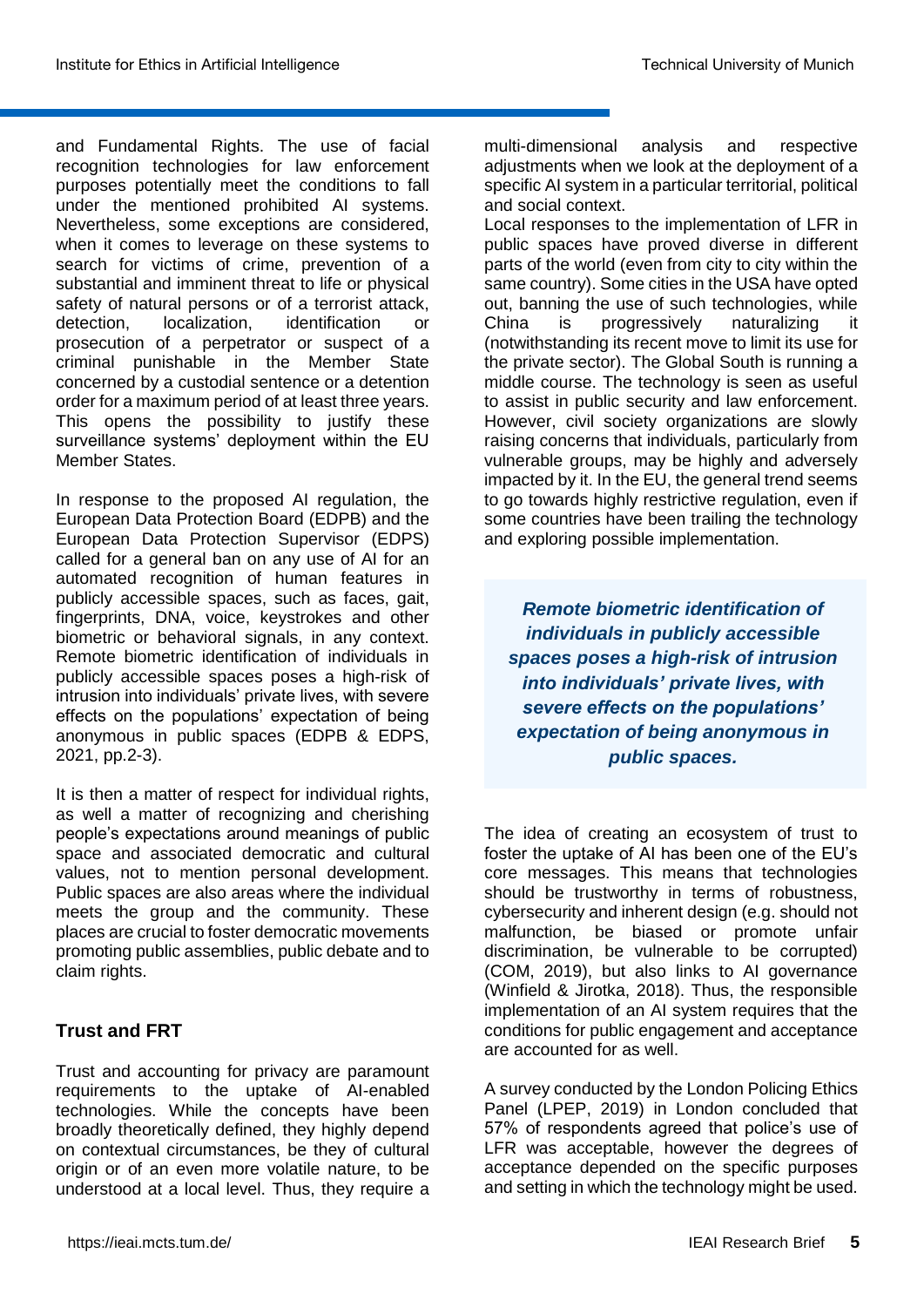Therefore, while people recognize the technology's potential to assist with law enforcement, the ways they are available to compromise their privacy depend on a criterial assessment and valuation of harms. Another survey in the UK reached similar conclusions, 71% of the participants agree that police should be allowed to use facial recognition technology on crowds and in public spaces if it helps reduce crime. However, 46% think that people should be given the opportunity to consent or opt out of being subjected to facial recognition technology, with 28% disagreeing (Ada Lovelace Institute, 2019).

*Those who had high levels of trust in the police in general were much more supportive of using LFR, perhaps because they thought the police would use the technology and their data appropriately to make policing more efficient and effective*

Trust formed an important lens through which participants in these surveys viewed LFR. Those who had high levels of trust in the police in general were much more supportive of using LFR, perhaps because they thought the police would use the technology and their data appropriately to make policing more efficient and effective (LPEP, 2019, p.7).

## **The Role of Privacy, Consent and Proportionality**

Beyond the issue of trust, to outline the implementation of live facial recognition systems in the context of public space surveillance by public authorities and for law enforcement, privacy, consent and proportionality appear as three intertwined core aspects to describe the ethics of surveillance and responsible use of AI. "Technology will continue to push the boundaries of what society thinks is acceptable" (Kim, 2019, p.118). Considering privacy as a societal value, whose loss represents a pitfall, we propose assessing this potential trade-off by questioning if

informed consent is actually achievable in this case and on a further step, how proportionality issues imply risks for equality and democratic values.

Collecting and using personal data has impacts on privacy. Taking into consideration how AI and particularly LFR or Smart CCTV systems work, part of the discourse interpreted the deployment of such technologies as a potential threat to individual privacy requirements, however privacy issues go beyond that (Möllers & Hälterlein, 2012). It is key to outline privacy beyond the individuals' sphere, not to fall into the trap of reducing privacy to secrecy and assuming that only things that are completely stowed away are worthy of protection. Privacy is a cultural representation of what is consented and socially acceptable to share within specific contexts and spheres of life. Thus, framing it as a concern for individuals, without addressing societal implications represents a narrow view on privacy (Selinger & Hartzog, 2019). This becomes ever more pressing for marginalized groups and communities, privacy may be understood as a way to protect their own lifestyles and unique forms of expression.



*Figure 1. Awareness regarding the use of FRT by police in their day to day policing in the UK*

Questioning whether informed consent is achievable leads us firstly to position AI-enabled systems as inherently complex and even opaque in nature. We cannot assume that people possess an appropriate level of knowledge about how the system works and how its deployment interferes with their own autonomy (see Figure 1). Fussey and Murray (2019) describe the attempt of the MPS to ensure public consent. This included uniformed officers explaining the role of the technology to the public, leafleting and signage

*Source: Own representation based on the survey (Ada Lovelace Institute, 2019)*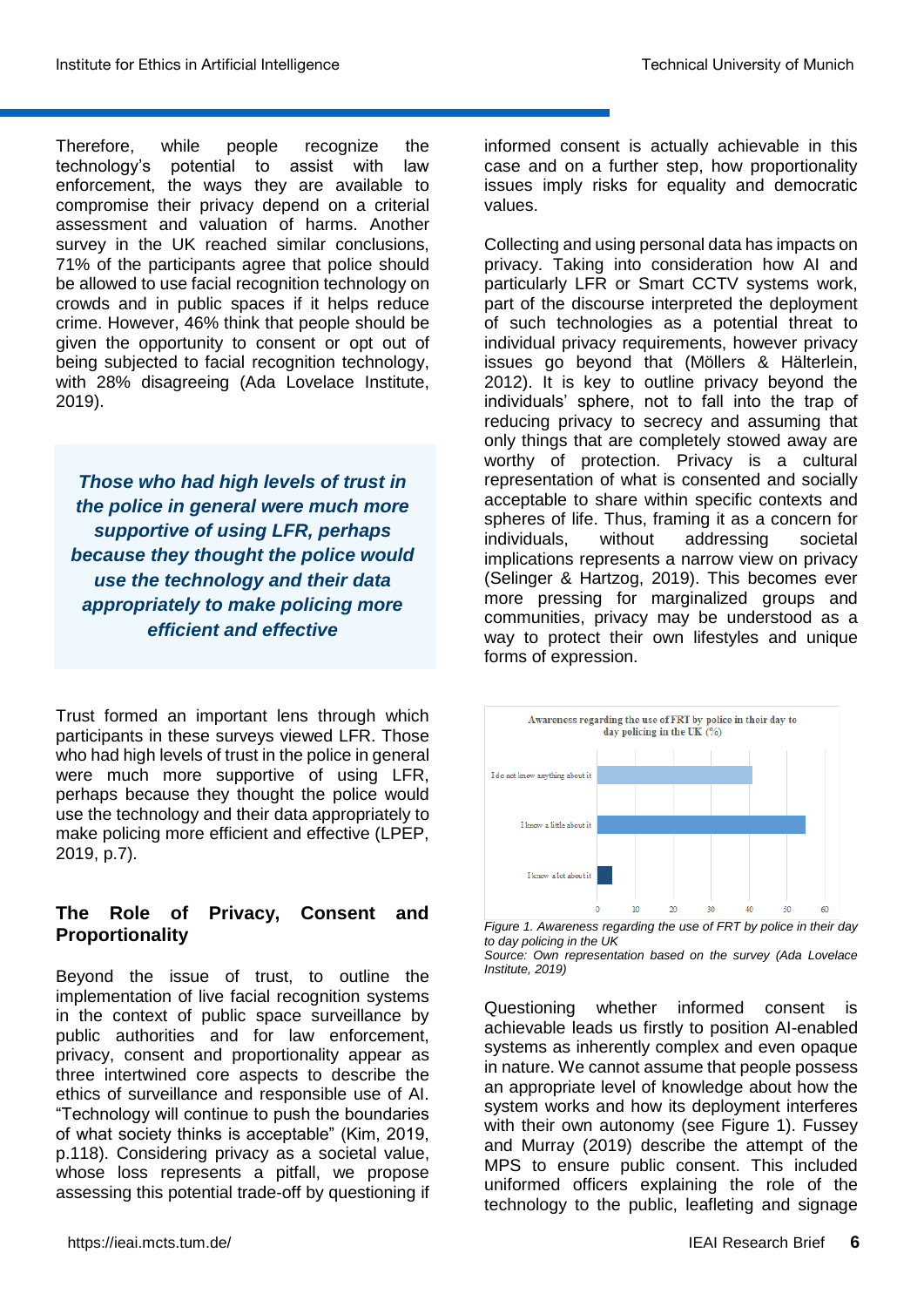boards. However, the authors underpin that what might seem an appropriate level of transparency, in terms of ensuring public adherence, is often not aligned with the conditions to obtain individual consent (e.g. people need time to consider arguments and make an informed decision).

# *Surveillance tools bestow power on the watcher*

Furthermore, if the requests for consent are too frequent people become overwhelmed and desensitized. This opens the possibility to obtain consent by exploiting their exhaustion (Selinger & Hartzog, 2019). Consent also means having the opportunity to exercise a different choice, to opt out (Fussey & Murray, 2019). If the system is deployed in areas people need access to or where they feel that avoiding them will deprive them of certain everyday life practices, their autonomy to make a decision is compromised, as their right to access public space is deemed at risk. The situation may appear as either accepting surveillance and continuing accessing public space, potentially in increased safety, or putting privacy above potentially effective policing actions. The mentioned arguments barely present an alternative. Accessing public space in increased safety, by accepting being under surveillance through systems that can be considered intrusive, seems to be an unquestionable decision when balanced with choosing privacy above effective policing actions to mitigate criminality and risking that the refusal of consent can be interpreted as a "suspicious behavior" - you should not be worried if you have nothing to hide.

Indeed, if the risk of harm is not tangible enough, people will not be able to judge the request for consent. This is even more critical if they are given seemingly good reasons to believe that the social benefits resulting from consenting to surveillance are the complete story. When "harms are framed in terms of abstract notions of privacy and autonomy or the possibility of abuse is too distant to be readily foreseeable, then people's cost/benefit calculus may be corrupted by an

inability to take adequate stock of the risks" (Selinger & Hartzog, 2019, p.116). Furthermore, individual decisions may be conditioned if people do not feel sure about having the capacity to refuse or withdraw consent without penalty (Fussey & Murray, 2019).

The problem of consent linked with privacy in this specific context implies a high level of transparency as well. This has not always been the case with the deployment of Smart CCTV systems. Indeed, the end-interface that people will eventually need to get used to are the cameras, sometimes discretely added to the urban landscape. When CCTV systems are already deployed the upgraded level of urban surveillance is not an evident or even noticeable change for citizens crossing public space. Therefore, people scanned by such systems are likely not aware that they were subject to identity checks. This makes the need to consent to it, an even more distant conjecture, highly dependent on having access to adequate information. Without confirmation from public authorities, a citizen has only very limited possibilities to understand to which extent surveillance is being conducted and for which purposes. Therefore, surveillance tools bestow power on the watcher (Selinger & Hartzog, 2019, p.111).

LFR enables real-time location tracking and behavior policing of an entire population. The scale of implementation is ultimately in the direction of omnipresence. The banalization of surveillance can create a chilling effect that leads to the naturalization of further constraints to individual and public liberties, hampering autonomy by hindering choice and uncoerced decisions and undermining basilar democratic practices linked to fundamental rights, such as freedom of association and expression.



*Figure 2. Reasoning purposes behind surveillance Source: https://unsplash.com/photos/LkD\_IH8\_K8klash*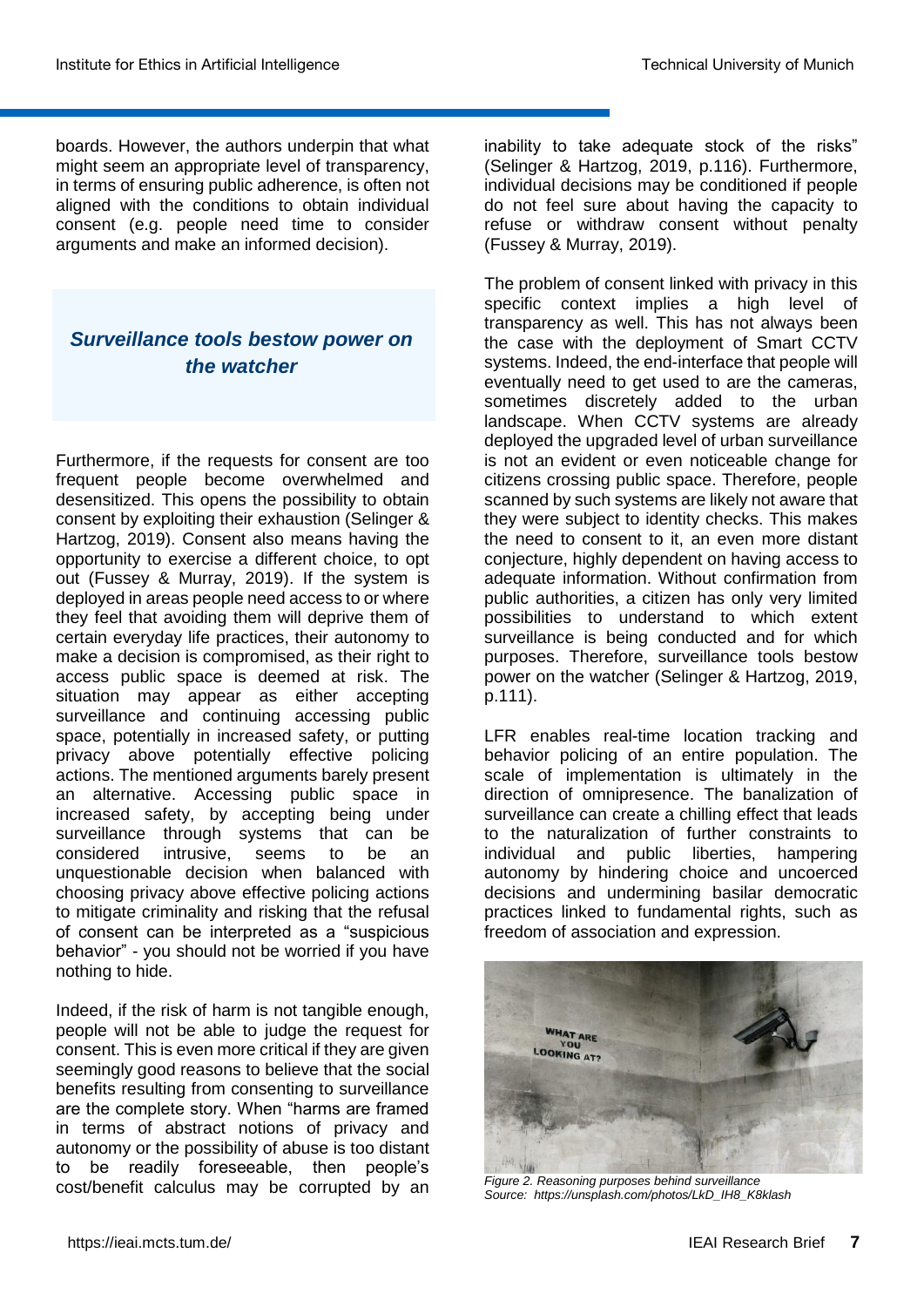The situation calls for more political scrutiny. Civil society organizations and organized groups within the community have been playing a fundamental role in exposing abuse, but also in identifying gaps and errors in the way the technology operates (it has been reported how FRT is less accurate when identifying black people, women and trans people, reproducing patterns of unfair discrimination in society). Therefore, proportionality should be addressed as a scale of balancing the benefits for society in relation to the constraints it may impose to certain rights, together with the reasoning that it might disproportionately affect specific vulnerable groups within society.

Proportionality calls for an effective assessment, starting from evaluating the threat or problem and measuring the extent to which the technology represents a solution to the identified problem. If a certain socio-spatial context experiences minor impacts due to criminality and terrorism, the use of intrusive surveillance systems to massively monitor crowds in urban space obviously cannot be justified under those premises. And even if the problem might justify additional countermeasures, it should be considered whether LFR is the adequate solution by balancing out other options that might be less intrusive and have less implications to acquired rights and established values.

Not only is proportionality about balancing the effectiveness of LFR over other methods, but it is also about explaining why the particular technique or tactic is the least intrusive necessary to achieve the desired aim (Porter, 2020, p.34).

Deploying a system by which the face of every passer-by is analyzed, mapped and their identity verified is a decision that impacts on the whole population. Not only is everyone that uses public space under surveillance without being a suspect of any crime, but the process can trigger an automated decision leading to police action. This means that an individual can be stopped in the street and asked to prove their identity, potentially overstepping the presumption of innocence.

Even if everyone is vulnerable to these harms, they disproportionately affect minorities. Bias in AI is only one of the possible causes. Different groups within the society project different intentions on public space. While some might understand it as a place to fight for rights, protest

against established power and enforce political views, others might consider these actions as threats to the status quo and feel that they should be marginalized. Thus, what one considers adequate behavior in public space is highly subjective and bound to existing social structures in which marginalized groups often have limited voice in projecting the future. The homeless have been considered a group particularly affected and vulnerable to the use of intrusive surveillance systems in public space such as LFR, leading to potential exclusion (Fontes & Lütge, Forthcoming). There are other examples of groups that depend on public space to make their living and could therefore be over exposed to surveillance mechanisms, such as beggars, street artists, musicians and vendors.

*Not only is proportionality about balancing the effectiveness of LFR over other methods, but also about explaining why the particular technique or tactic is the least intrusive necessary to achieve the desired aim*

### **Final Thoughts**

Live facial recognition for law enforcement presents opportunities to assist police forces in monitoring public space and can be a tool in the fight against and prevention of crime. However, its deployment has impacts on everyone exposed to the system regardless of wrongdoing, placing all citizens in the position of being identified and monitored in public spaces. The fact that the system is highly intrusive, capturing and processing large volumes of data on (innocent) people, leads us to question whether FRT can be used as a proportional measure to fight crime.

Thus, determining whether the benefits outstrip risks means, firstly, balancing the size and scope of the proposed action against the gravity and extent of the perceived crime or harm; explaining how and why the methods to be adopted will cause the least possible intrusion on the subject and others to achieve the desired purpose; considering whether the action is of an appropriate use of the legislation; considering all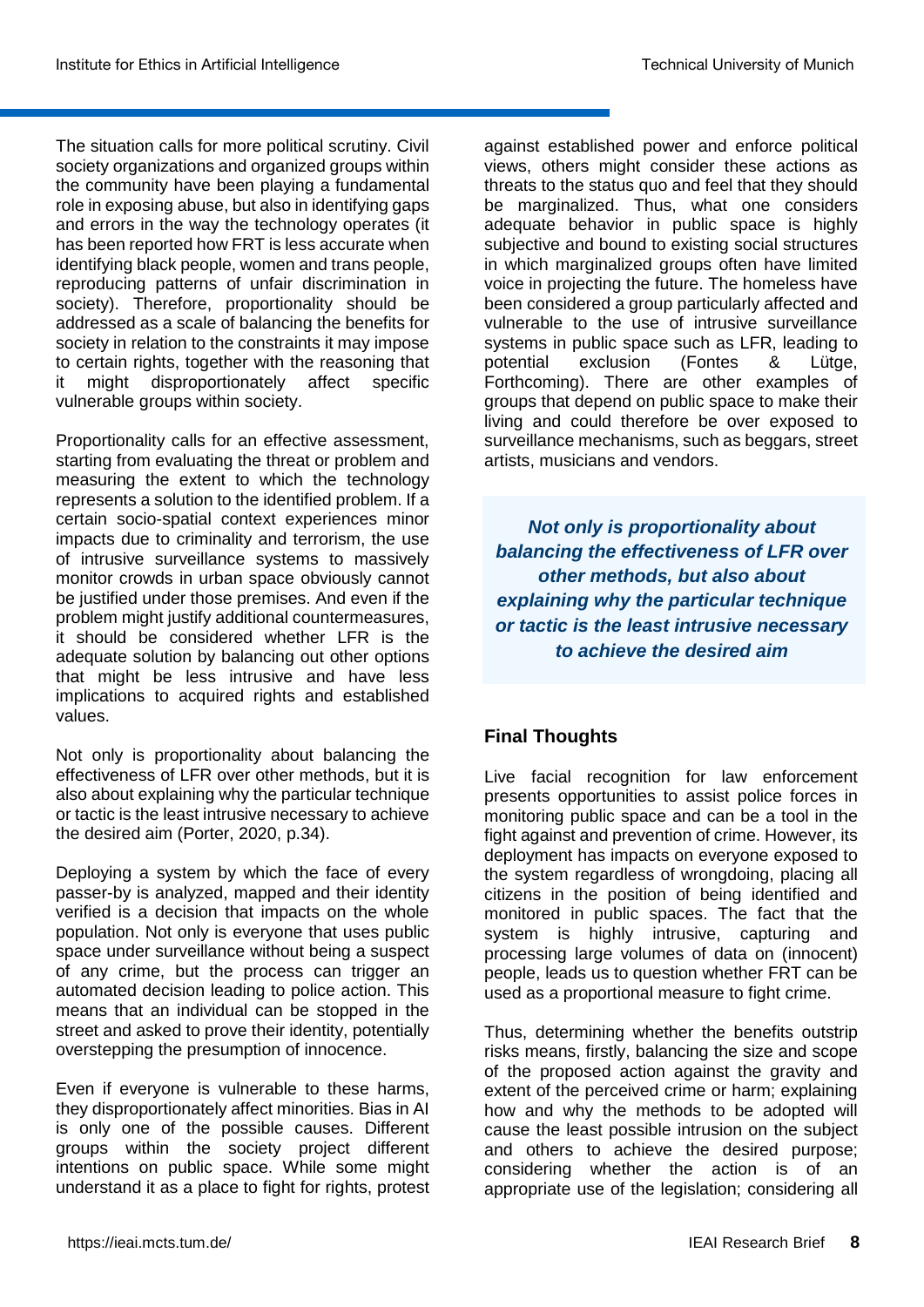reasonable alternatives for obtaining the information sought; evidencing other methods that were considered and why they were not implemented or that they have been implemented unsuccessfully in the past (Porter, 2020).

Even if after the first assessment LFR is considered an adequate solution to solve a problem, a further assessment should be carried out, looking specifically at political and social impacts. The surveillance of populations bestows power on public authorities and governments by enabling access to privileged personal data of citizens that might be further used for additional purposes and combined with other records. This is also valid for enterprises providing the technology. Thus it should be made clear how personal data is being handled, by whom and for what purposes. Transparency is key and so is fairness. Even if the whole population is under surveillance, specific groups are disproportionately affected and exposed due to the way they use/interact in public space.

From an overarching perspective, AI's assessment should take place in a socio-technical framework, where individual's rights and social good are harmonized towards inclusive, sustainable and fair human-centered technologies, considering the complete lifecycle (i.e. from development to after deployment). On the other hand, the protection of citizens against the risks resulting from abusive or misuse of AI lies not only on regulation and public enforcement but also on the countervailing power of civil society, which proved fundamental to identify and

report abuses, trigger social movements and debate platforms to impel enforcement and offset negative impacts and undesirable societal change.

Jamie Grierson. Police trials of facial recognition backed by home secretary. The Guardian. (July 12, 2019).

<sup>&</sup>lt;sup>1</sup> Download festival: Leicestershire Police defend facial recognition scans (Jun 15, 2015). Available from [http://www.bbc.co.uk/news/uk-england](http://www.bbc.co.uk/news/uk-england-leicestershire-33132199)[leicestershire-33132199](http://www.bbc.co.uk/news/uk-england-leicestershire-33132199) [Accessed Nov. 9, 2021].

<sup>2</sup> South Wales Police (SWP) on AFR [https://afr.south-wales.police.uk/#deploytitleuth-wales.police.uk\)](https://afr.south-wales.police.uk/#deploytitle) [Accessed Nov. 9, 2021].

<sup>3</sup> Metropolitan Police Service (MPS) on LF[R https://www.met.police.uk/advice/advice-and-information/facial-recognition/live-facial](https://www.met.police.uk/advice/advice-and-information/facial-recognition/live-facial-recognition?__cf_chl_captcha_tk__=pmd_SjM49tjoSiCT.wo1MY92ImXY0.YxDXlFn.9jakRJx8A-1630587655-0-gqNtZGzNA1CjcnBszQil)[recognition?\\_\\_cf\\_chl\\_captcha\\_tk\\_\\_=pmd\\_SjM49tjoSiCT.wo1MY92ImXY0.YxDXlFn.9jakRJx8A-1630587655-0-gqNtZGzNA1CjcnBszQil](https://www.met.police.uk/advice/advice-and-information/facial-recognition/live-facial-recognition?__cf_chl_captcha_tk__=pmd_SjM49tjoSiCT.wo1MY92ImXY0.YxDXlFn.9jakRJx8A-1630587655-0-gqNtZGzNA1CjcnBszQil) [Accessed Nov. 9, 2021].

<sup>4</sup> Steven Morris, Office worker launches UK's first police facial recognition legal action, The Guardian, (May 21, 2019) Owen Bowcott. Police use of facial recognition is legal, Cardiff high court rules, The Guardian, (Sep. 4, 2019)

David Davis. Facial recognition technology threatens to end all individual privacy. The Guardian. (Sep. 20, 2019).

Josh Taylor. Calls to stop NSW police trial of national facial recognition system over lack of legal safeguards. The Guardian. (June 30, 2021). <sup>5</sup> Examples of Civil Society Organizations engaging in the debate (UK): [Liberty,](https://www.libertyhumanrights.org.uk/issues/?scroll-to=topics&topic-filter=privacy-and-mass-surveillance) [Big Brother Watch](https://bigbrotherwatch.org.uk/)

<sup>&</sup>lt;sup>6</sup> Kate Conger, Richard Fausset and Serge F. Kovaleski. San Francisco Bans Facial Recognition.New York Times (May 14, 2019).

<sup>&</sup>lt;sup>7</sup> For a general view of the different stages in the United States see the interactive map from the organization "Ban Facial Recognition". Available at: [https://www.banfacialrecognition.com/map/.](https://www.banfacialrecognition.com/map/)

<sup>8</sup> Lauren Dudley. China's Ubiquitous Facial Recognition Tech Sparks Privacy Backlash. The Diplomat. (March 07, 2020).

<sup>9</sup> Travis M. Andrews. China uses facial recognition software to crack down on toilet paper theft. Washington Post (March 21, 2017).

<sup>10</sup> China built the world's largest facial recognition system. Now, it's getting camera-shy.Washington Post (July, 30, 2021).

<sup>11</sup> For a broad overview of situation in Latin America, see: Reconhecimento facial na América Latina: tendências na implementação de uma tecnologia perversa. Al Sur (Nov. 2021).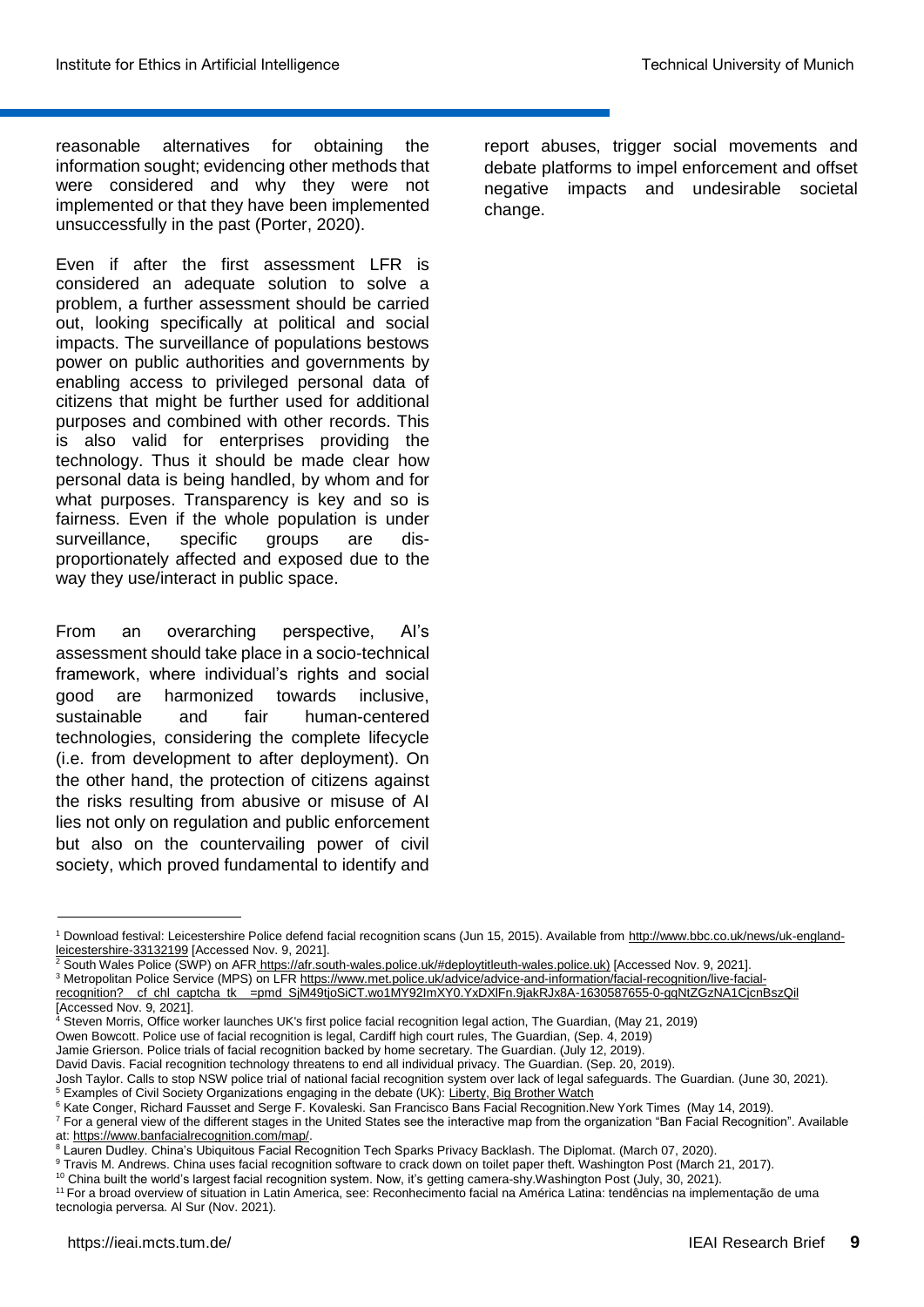## **References**

- Ada Lovelace Institute (2019). *Beyond face value: public attitudes to facial recognition technology.* Report and survey data. https://www.adalovelaceinstitute.org/report/be yond-face-value-public-attitudes-to-facialrecognition-technology/ce Institute
- Big Brother Watch (2018). Face Off. The lawless growth of facial recognition in UK policing. [https://bigbrotherwatch.org.uk/wp](https://bigbrotherwatch.org.uk/wp-content/uploads/2018/05/Face-Off-final-digital-1.pdf)[content/uploads/2018/05/Face-Off-final-digital-](https://bigbrotherwatch.org.uk/wp-content/uploads/2018/05/Face-Off-final-digital-1.pdf)[1.pdf\)](https://bigbrotherwatch.org.uk/wp-content/uploads/2018/05/Face-Off-final-digital-1.pdf)
- van Brakel, R. (2021). How to Watch the Watchers? Democratic Oversight of Algorithmic Police Surveillance in Belgium. *Surveillance & Society*. 19 (2), 228-240.
- Chen, S., Pan ZX., Zhu HJ., Wang, Q., Yang, JJ., Lei, Y., … Pan, H. (2018). Development of a computer-aided tool for the pattern recognition of facial features in diagnosing Turner syndrome: comparison of diagnostic accuracy with clinical workers. *Sci Rep*. 8 (1).
- Davies, B., Innes, M. & Dawson, A. (2018) Universities' Police Science Institute Crime & Security Research Institute, Cardiff University. https://afr.south-wales.police.uk/wpcontent/uploads/2019/10/AFR-EVALUATION-REPORT-FINAL-SEPTEMBER-2018.pdf
- European Commission (COM) (2019), Ethics guidelines for trustworthy AI. Available at: [https://ec.europa.eu/digital-single](https://ec.europa.eu/digital-single-market/en/news/ethics-guidelines-trustworthy-ai)[market/en/news/ethics-guidelines-trustworthy-ai](https://ec.europa.eu/digital-single-market/en/news/ethics-guidelines-trustworthy-ai)

- European Commission (COM) (2020), White Paper on Artificial Intelligence - A European approach to excellence and trust. Brussels
- Floridi, L., Cowls, J., Beltrametti, M., Chatila, R., Chazerand, P., Dignum, V., Lütge, C., .... Vayena, E. (2018). AI4People –An Ethical Framework for a Good Society: Opportunities, Risks, Principles, and Recommendations. *Minds and Machines*. 28, 689- 707.
- Fontes, A. C. & Lütge, C. (Forthcoming) Surveillance and power relations. The use of facial recognition technologies and remote biometric identification in public spaces and impacts on public life. *Revista de Direito Público*

FRA - European Union Agency for Fundamental Rights (2020). Facial recognition technology: fundamental rights considerations in the context of law enforcement. Vienna. https://fra.europa.eu/en/publication/2019/facialrecognition-technology-fundamental-rightsconsiderations-context-law

Fussey, P. & Murray, D. (2019). Independent Report on the London Metropolitan Police Service's Trial of Live Facial Recognition Technology, University of Essex, Human Rights Centre. https://48ba3m4eh2bf2sksp43rq8kkwpengine.netdna-ssl.com/wpcontent/uploads/2019/07/London-Met-Police-Trial-of-Facial-Recognition-Tech-Report.pdf

- Gates, Kelly. (2010). The Tampa "Smart CCTV" Experiment. Culture Unbound : Journal of Current Cultural Research. 2. 10.3384/cu.2000.1525.102567.
- Montag, L., Mcleod, R., De Mets, L., Gauld, M., Rodger, F. & Pełka, M. (2021). The Rise and Rise of Biometric Mass Surveillance in the EU. EDRi (European Digital Rights) and EIJI (Edinburgh International Justice Initiative). **Brussels**
- Hirose, M. (2017). Privacy in Public Spaces: The Reasonable Expectation of Privacy against the Dragnet Use of Facial Recognition Technology. *Connecticut Law Review*. 377.
- Introna, L. D. & Nissenbaum, H. (2010). Facial Recognition Technology: A Survey of Policy and Implementation Issues. Lancaster University Management School, The Center for Catastrophe Preparedness and Response. Working Paper.
- Jeon, B., Jeong, B., Jee, S., Huang, Y., Kim, Y., Park, G., ... Choi, T. (2019) A Facial Recognition Mobile App for Patient Safety and Biometric Identification: Design, Development, and Validation, *JMIR Mhealth Uhealth*, 7, 4 doi: 10.2196/11472.
- Kim, N. S. (2019) *Consentability. Consent and its Limits*. Cambridge University Press
- Kong, Y., & Fu, Y.R. (2018). Human Action Recognition and Prediction: A Survey. *ArXiv*, abs/1806.11230.